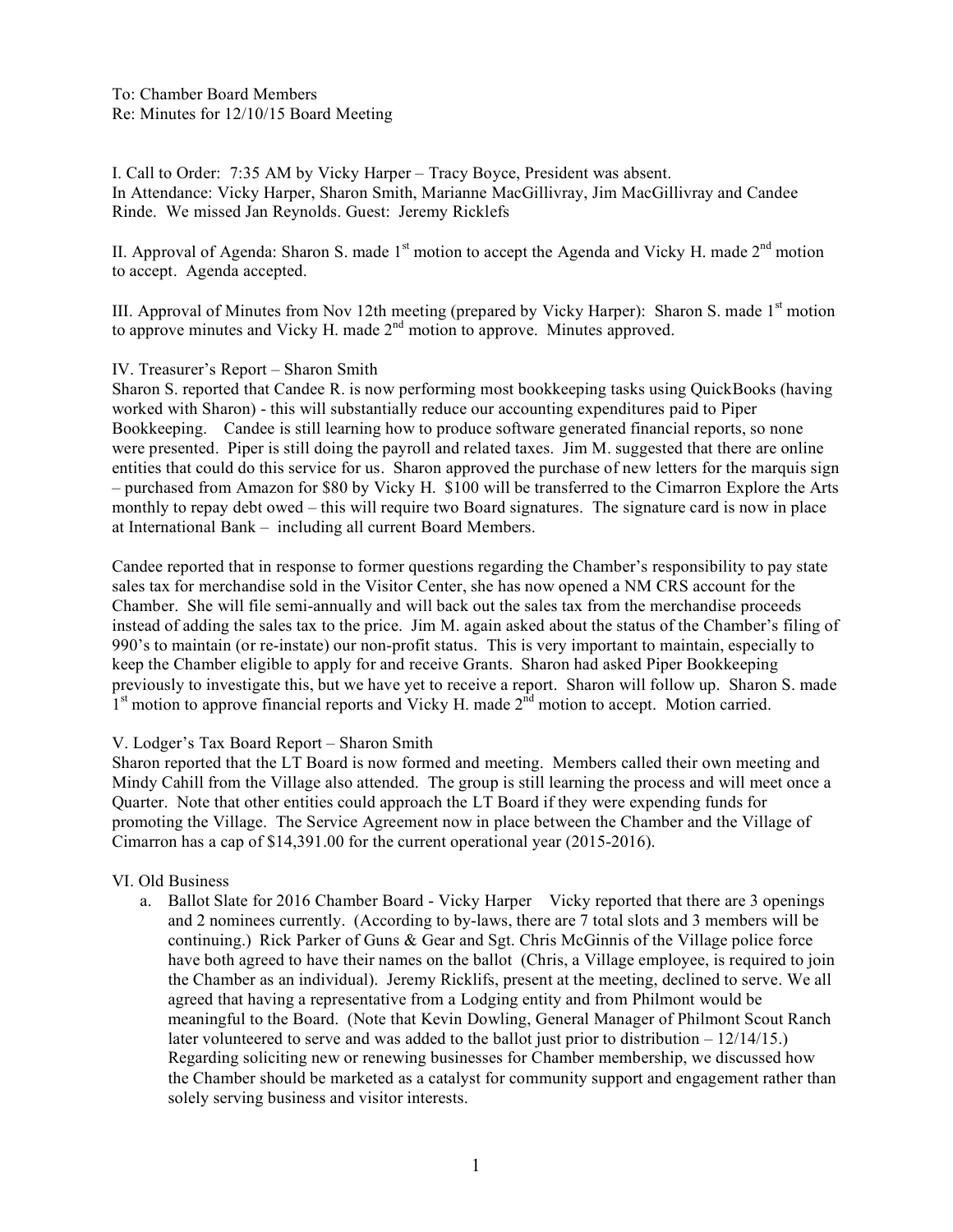- b. Cowboy Sign Update Marianne MacGillivray Marianne will continue to coordinate design, repairs and repainting of The Cowboy Sign, coordinating with artist, Melinda Marlowe. A revised proposal and schedule will be submitted to the Board when plans are finalized.
- c. CS Grant Renewal due Dec.  $31<sup>st</sup>$  Marianne will write grant proposal asking for \$1,000 to assist in improving signage (directional and informative signage related to business centers and the Visitor Center) within the Village limits.

# VII. New Business

- a. Roundtable Jim MacGillivray  $&$  Sharon Smith At the last meeting, Paul Jenkins from Grow Raton suggested splitting the Community Roundtable meetings into separate interest groups: 1) Economic Development – jobs/businesses; 2) Appearance of Village – beautification and 3) Political Action (PAC) – political engagement and effectiveness. We will be looking for Board Members to lead these groups.
- b. Economic Development Jim M. wants to develop a plan to improve the "Main Street" of Cimarron, to slow traffic on Highway 64 and increase image/awareness of the various shopping and services available to those passing through. This could include addition of streetlights, narrowing of street with sidewalks/gutters/curbs and enhanced streetscape. We could pursue Highway Safety money (with non-profit status intact). Jim has also been coordinating with Mindy Cahill on an updated Zoning Ordinance for combining residential/business use. He will also check with the State Highway Department on the extent of the highway "Right of Way" through Cimarron. The boundaries are complicated with a left over railroad right of way and an irrigation ditch maintained by the Vermejo Ranch. What parties play a role (State DOT, County, Village, Vermejo)? – how does ownership, easements and rights of way affect parties responsible for maintenance and/or improvement?
- c. PAC Update Vicky H. Vicky reported that some individuals had been approached, hoping to get a broader representation of backgrounds, ages and business representation on the Village Council. Candidate packets are available now – candidates must file in person by January  $5<sup>th</sup>$ , 2016. Election will be held March  $4<sup>th</sup>$ , 2016. Sharon reported that the committee would like to identify like-minded candidates for the Chamber's mission, to include the following qualities: those who would govern – active and engaged, those who would enforce codes – especially regarding the Village appearance, those who would be business friendly and those who would connect with the community. The Chamber would still hold/sponsor a Candidate forum in February and will need an effective monitor. Gayenne Jeffers name was mentioned.

## VIII. Executive Secretary's Report – Candee Rinde

Candee presented the ACI renewal bill (State Chamber) and we decided as a group to not join at this time due to our limited funds. She reported on her new project to build a NM True website page for Cimarron and wanted feedback on a revised marketing strategy. Instead of the old slogan "Where The West Is Still Wild," (playing up the Wild West history/theme) she is suggesting that we revamp the image online with photographs that highlight Cimarron as a place to get unplugged - a place where Wilderness is still intact. After discussion, we asked Candee to attend the upcoming Community Roundtable to lead a discussion on this question. She agreed.

Candee is also updating the Chamber's website business locator information and wants to include all businesses (but highlighting those that are active Chamber members). This would be a more inclusive guide for visitors searching for Cimarron's offerings. We agreed in concept, but Marianne will review this with Candee specifically.

Candee also updated us on new/growing businesses in the Village and scheduling  $2<sup>nd</sup>$  Thursday ribboncuttings ceremonies. The Hot Spot will be opening a "game center" in the old Watershed area, T.J.'s Café (owned by Tim Judd) has just opened and the new Corner Market/Gas Station is nearing it's open date.